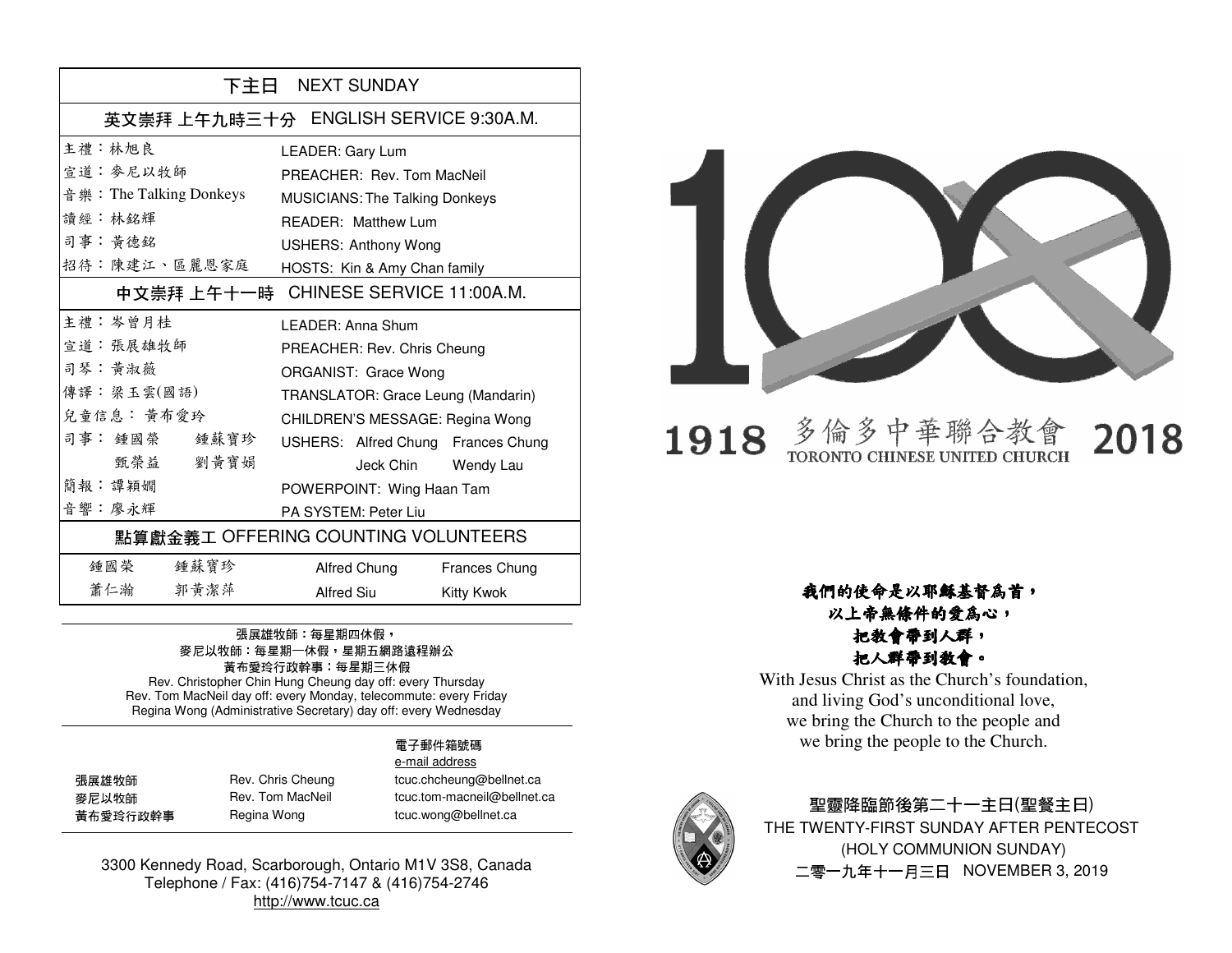### ENGLISH WORSHIP SERVICE 9:30AM

### GATHERING AND PRAISE

GATHERING MUSIC

LIGHTING THE CHRIST CANDLE

**INVITATION TO WORSHIP** David Sparks, Prayers to Share: Year C, 198.

The saints invite us to worship God. Saint Francis calls us to assess our needs and priorities. The saints invite us to come into God's presence. Saint Patrick calls us to combat the worship of popular gods. The saints invite us to realize the justice of our God. Dietrich Bonheoffer calls us to determine the extent of our

commitment. The saints invite us to see the compassion of our God.

Oscar Romero calls us to face the people of power, without fear.

### PRAYER OF APPROACH

Holy God, even though we turn from You, You still send us examples of how to be true followers of Jesus. Help us to recognize these people, so that we can learn from these saints and serve You better. We ask in the name of the Holy Spirit. Amen.

SONGS OF PRAISE & FAITH: "Jesus, You Alone" & "You Are My All in All"

PASSING OF THE PEACE We greet one another in Jesus' name saying "the Peace of God be with you".

RESPONSIVE READING: Psalm 149 (VU 873)

OFFERTORY MUSICOffering of our life and work is received during the music.

OFFERTORY PRAYER David Sparks, Prayers to Share: Year C, 199.

Inspired by the commitment of saints in times past;

rejoicing in our present opportunity to support this faith community; Giving through our mission funds, so that the saints at home and abroad will know solid support in the commit months; We ask Your blessing on these gifts, O God.

We have put our money where our faith is, and we give thanks. Amen.

### LISTENING TO THE WORD

SCRIPTURE READING: Luke 6:20-31 (The Message) Jesus preaches about who will be blessed in the world, and who will be considered a true follower of Jesus.

CHILDREN'S TIME "Rev'd Liang Fa"Afterwards, the children are invited to continue their worship in room 1, basement

SCRIPTURE READING: Ephesians 1:15-23 (NRSV) In the opening to this epistle, the author remarks on the community's devotion to Jesus. How, though, does he know about this? And why is this so important?

SERMON: "Disciples Live God's Power?"

SONG OF FAITH: MV 28 "God of the Bible"

### SENDING OUT TO LIVE THE WORD

ANNOUNCEMENTS (see also pp. 6-9)

CELEBRATION OF COMMUNION (please follow the projection)

SONG OF PRAISE: "The Sound of the Saints"

COMMISSIONING & BLESSING David Sparks, Prayers to Share: Year C, 200, ed.The saints of all the ages go with us: Calling us to commitment, preparing us for struggle, binding us into community, readying us for learning, steeling us for hardship, reminding us of Jesus Christ and His Cross. In their company we have nothing to fear! God be praised! Amen.

### AMENAfter the sung "Amen" we take a few moments of quiet

We thank everyone who shared their ministries in worship today LEADER: Joanne Lam REFLECTION: Rev'd Tom MacNeil MUSICIANS: The Talking Donkeys READER: Samuel Yoon USHERS: Simon Fung HOSTS: Chauncey Hui, Teresa Louie SUNDAY SCHOOL: JoAnn Hum / Maria Wong AV/SANCTUARY: Matthew Lum/Ming Yoon, Kin Chan, Simon Fung/Chauncey Hui POWERPOINT PREPARATION: Esther Au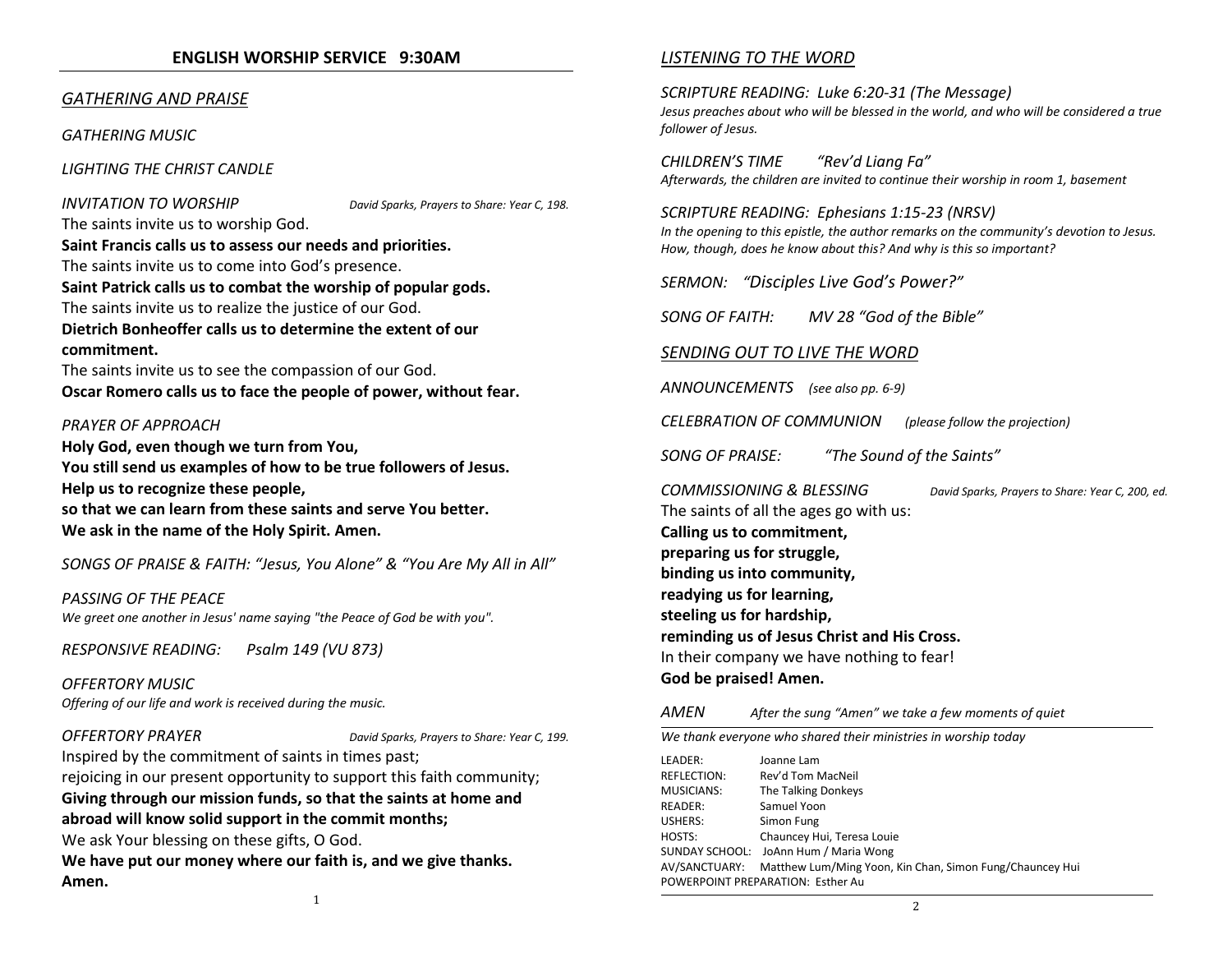## \_\_\_上午十一時中文崇拜程序 CHINESE WORSHIP SERVICE<br>————————————————————————————————

| 主禮:陳應楠<br>宣道: 張展雄牧師<br>司琴:廖琪珍<br>傳譯:張修斌(國語)<br>司事:陳廷龍<br>吳純儀<br>陳世豪<br>陳妍<br>簡報: 鍾國榮<br>陳鎮璣<br>音響:廖永輝 | Leader: Ying Nam Chan<br>Preacher: Rev. Chris Cheung<br>Organist: Kitty Liu<br>Translator: Bin Zhang (Mandarin)<br>Ushers: Alan Chan<br>Gloria Sham<br>Yolanda Chan<br>Jimmy Chan<br>Power Point: Alfred Chung<br>Kay Chan<br>PA System: Peter Liu |  |
|-------------------------------------------------------------------------------------------------------|----------------------------------------------------------------------------------------------------------------------------------------------------------------------------------------------------------------------------------------------------|--|
| 電琴序樂                                                                                                  | <b>ORGAN PRELUDE</b>                                                                                                                                                                                                                               |  |
| 唱詩第218首<br>「齊來聚集歌」                                                                                    | <b>OPENING HYMN #218</b><br>"We Gather Together"                                                                                                                                                                                                   |  |
| 宣召                                                                                                    | <b>CALL TO WORSHIP</b>                                                                                                                                                                                                                             |  |
| 著往(第625首)                                                                                             | INTROIT (#625)                                                                                                                                                                                                                                     |  |
| 同唱「主在聖殿中」                                                                                             | "The Lord Is in His Holy Temple"                                                                                                                                                                                                                   |  |
| 牧師領禱                                                                                                  | PASTORAL PRAYER BY MINISTER                                                                                                                                                                                                                        |  |
| 主禱文(第649首)                                                                                            | THE LORD'S PRAYER (#649)                                                                                                                                                                                                                           |  |
| 同唱「我們在天上的父」                                                                                           | "Our Father "                                                                                                                                                                                                                                      |  |
| 詩班歌頌                                                                                                  | <b>CHOIR ANTHEM</b>                                                                                                                                                                                                                                |  |
| 「我要歌唱耶和華的大慈愛」                                                                                         | "I Will Sing of the Mercies of the Lord"<br>(by J.H. Fillmore, arr by John W. Peterson)                                                                                                                                                            |  |
| 指揮:葉賜光<br>伴奏 廖琪珍                                                                                      | Conductor: Kenneth Yip                                                                                                                                                                                                                             |  |
|                                                                                                       | Accompanist: Kitty Liu                                                                                                                                                                                                                             |  |
| 問安                                                                                                    | <b>PASSING OF THE PEACE</b>                                                                                                                                                                                                                        |  |
| 兒童信息                                                                                                  | <b>CHILDREN'S MESSAGE</b>                                                                                                                                                                                                                          |  |
| 由張黃煥瓊主講<br>信息後兒童往樓下參加主日學                                                                              | Children are dismissed to Sunday School after<br>the message led by Winnie Cheung                                                                                                                                                                  |  |
| 啟應文                                                                                                   | <b>RESPONSIVE READING</b>                                                                                                                                                                                                                          |  |
| 詩篇119: 137-144 (舊約第751頁)                                                                              | Psalm 119: 137-144 (NEB p. 724)                                                                                                                                                                                                                    |  |

| 請經                              | <b>SCRIPTURE READING</b>                                                                                                |
|---------------------------------|-------------------------------------------------------------------------------------------------------------------------|
| 帖撒羅尼迦後書1: 1-4, 11-12 (新約第289頁)  | 2 Thessalonians 1: 1-4, 11-12 (NEB p. 260)                                                                              |
| 唱詩第276首                         | <b>HYMN #276</b>                                                                                                        |
| 「我愛教會歌」                         | "I Love Thy Church, O God"                                                                                              |
| 宣道                              | <b>SERMON</b>                                                                                                           |
| 「主內互相代禱」                        | "Pray for Each Other in Christ"                                                                                         |
| 榮耀頌                             | GLORIA PATRI                                                                                                            |
| (歌詞在聖詩封底內頁)                     | (Hymn book inside back cover)                                                                                           |
| 會務報告                            | <b>PARISH CONCERNS</b>                                                                                                  |
| 奉獻                              | THE OFFERING                                                                                                            |
| (歡迎同道使用插在長椅內的捐封,<br>也供忘記攜帶捐封者。) | (Donation envelopes are available in the<br>pwers for visitors or those who forgot to<br>bring their own assigned one.) |
| 獻禮文(第644首)                      | <b>OFFERTORY PRAYER</b> (#644)                                                                                          |
| 「萬物都是從主而來」                      | "All Things Come of Thee"                                                                                               |
| 唱詩第252首                         | <b>HYMN #252</b>                                                                                                        |
| 「宏開盛筵歌」                         | "My God, and Is Thy Table Spread"                                                                                       |
| 聖餐                              | <b>HOLY COMMUNION</b>                                                                                                   |
| 同誦使徒聖經及聖餐禮文                     | Read The Apostles' Creed & Communion                                                                                    |
| (在聖詩封面內頁)                       | Liturgy (Hymn book inside back cover)                                                                                   |
| 祝福                              | <b>BENEDICTION</b>                                                                                                      |
| 三一頌                             | DOXOLOGY                                                                                                                |
| (歌詞在聖詩封底內頁)                     | (Hymn book inside back cover)                                                                                           |
| 唱詩第309首                         | RECESSIONAL HYMN #309                                                                                                   |
| 「永恆之君前導歌」                       | "Lead On, O King Eternal"                                                                                               |
| 電琴殿樂                            | <b>ORGAN POSTLUDE</b>                                                                                                   |
|                                 |                                                                                                                         |

後座有即時傳譯設備,譯為國語(撥M字)。如需聽筒或簡體字聖經請向司事長索取。 Simultaneous translation into Mandarin (switch to M) is available. Please obtain headphones or Simplified Chinese Character Bible from the Chief Usher.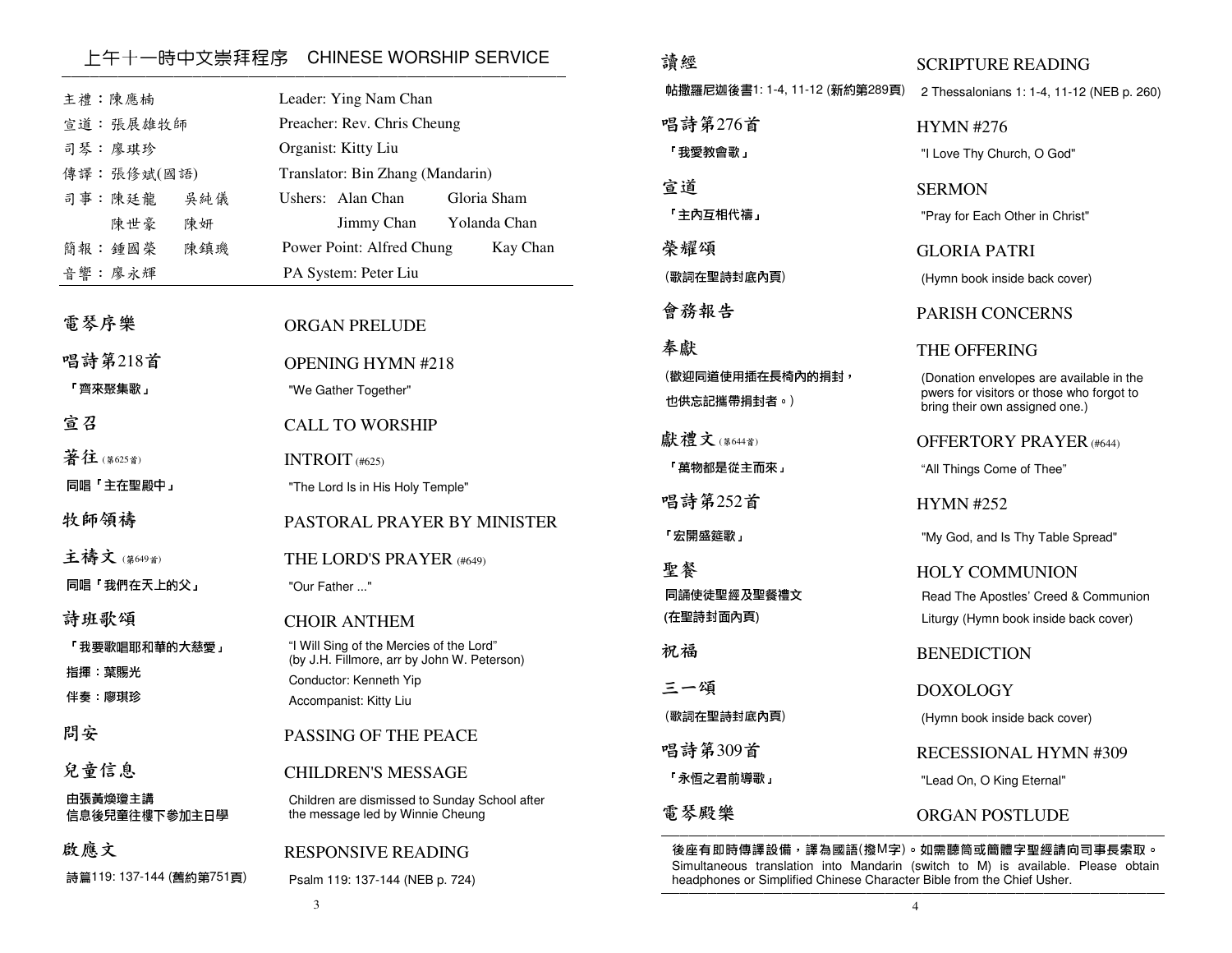## <u>本主日獻花 DONATIONS FOR SUNDAY FLOWERS</u> :<br>.

劉治平牧師、劉高妙玲師母紀念

## <u>本主日獻刊 DONATIONS FOR SUNDAY BULLETIN</u> :<br>.

劉治平牧師、劉高妙玲師母紀念

## <u>歡迎 WELCOME</u>:<br>◆ 警测你出度太常主

❖ 歡迎你出席本堂主日崇拜!今天是聖餐主日,凡尋求耶穌基督的愛者都在被邀請之列,一起分享這個聖禮Welcome to our Sunday Worship Services! Today is Communion Sunday,

all who seek to love Jesus are invited to share in this sacrament.

- $\cdot$  英文崇拜後在懷熙中心有茶聚,歡迎各位參加。 After the 9:30am service, please join us for fellowship and refreshments in the T.H. Chan Memorial Hall.
- ◆ 弟兄姊妹如有個人或對教會關懷事項,張展雄牧師和麥尼以牧師歡迎 你們於他辦公時間到教會面談,請先用電話預約。若有代禱的需要, 請將代禱事項發送電郵或致電聯絡他(見週刊背頁)。

 If you have personal concerns or concerns about the church, Rev. Cheung and Rev. MacNeil welcome you to visit during office hours for private conversation. Please call in advance to set up date and time. Also, if you need prayer, please email them the prayer item or contact by phone (contact information on the back of the bulletin).

| 本週聚會與活動 ACTIVITIES THIS WEEK |                                              |  |
|------------------------------|----------------------------------------------|--|
| 今日下午12:15                    | 英文崇拜歌頌小組在正堂練習                                |  |
| Today 12:15pm                | Talking Donkey's rehearsal in the Sanctuary. |  |
| 今日下午1:30                     | 教會詩班在正堂練習                                    |  |
| Today 1:30pm                 | Church Choir rehearsal in the Sanctuary.     |  |
| 今日下午2:15                     | 團契健康排舞在運動場進行                                 |  |
| Today 2:15pm                 | Fellowship Line Dance in the gym.            |  |
| 星期三下午2:00                    | 國語班在友誼廳進行                                    |  |
| Wednesday 2:00pm             | Mandarin Class in the Fellowship Lounge      |  |
| 星期三晚上8:00                    | 羽毛球活動在運動場進行                                  |  |
| Wednesday 8:00pm             | Badminton in the gym.                        |  |

# <mark>代禱事項 PRAYER CONCERNS</mark> :<br>1  我們為以下的信仰社區的牧老和其<del>物</del>

1. 我們為以下的信仰社區的牧者和其教會事工祈禱:亨伯克雷斯 特聯合教會、米德赫斯特聯合教會、德威聖聯合教會。願上帝繼續保守他們。

 We pray for the communities of faith at Humbercrest United Church, Midhurst United Church, Dewi Sant United Church. May God continue to bless their ministries.

2. 我們為世界各地的難民祈禱,他們因絕望而逃離危險的家園, 尋找希望和安全,在一個更加和平的國家生活。

 We pray for refugees across the world, driven by desperation from dangerous homes to seek hope and security in a more peaceful country.

# 主<u>懷安息 REST IN PEACE</u><br>#永超弟兄於十旦二十九日(見期二

本堂教友陳永超弟兄於十月二十九日(星期二)下午在多倫 多新寧醫院安息主懷。陳家將會安排私人安息禮拜。求主安 慰陳何韞芳,曾興平、曾陳侃明、曾仲銘、曾呂曉芸、曾仲宜及其親友。並請為他們和各事宜代禱,

 Our brother Mr. Wing Chiu Chan passed away peacefully to be with our Lord on Tuesday afternoon, October 29, 2019 in Sunnybrook Health Sciences Centre. A private memorial service will be arranged. May God comfort Wanda Ho, Leo, Olivia, Christopher & Shawna, and Noelle Tsang as well as their relatives. Please keep them in your prayer.

## 會務消息 **CHURCH NEWS**:

## 1. 婦女小組聚會 Women's Group Meeting

- 日期: 2019年11月8日(星期五)下午二時半
- 地點: 教會友誼廳
- 分享: 招葉中絢姊妹
- 活動:"怎樣做紅豆暖暖包"由舒鄺瑞蓮女士示範 【誠邀全堂姊妹參加】
- Date: November 8, 2019 (Friday) at 2:30 p.m.
- Place: Church Fellowship Lounge
- Sharing: Chung Shun Chiu
- Activity: "How to Make a Red Bean Warmer" demonstrated by Emi Shu

~We cordially invite all women to participate.~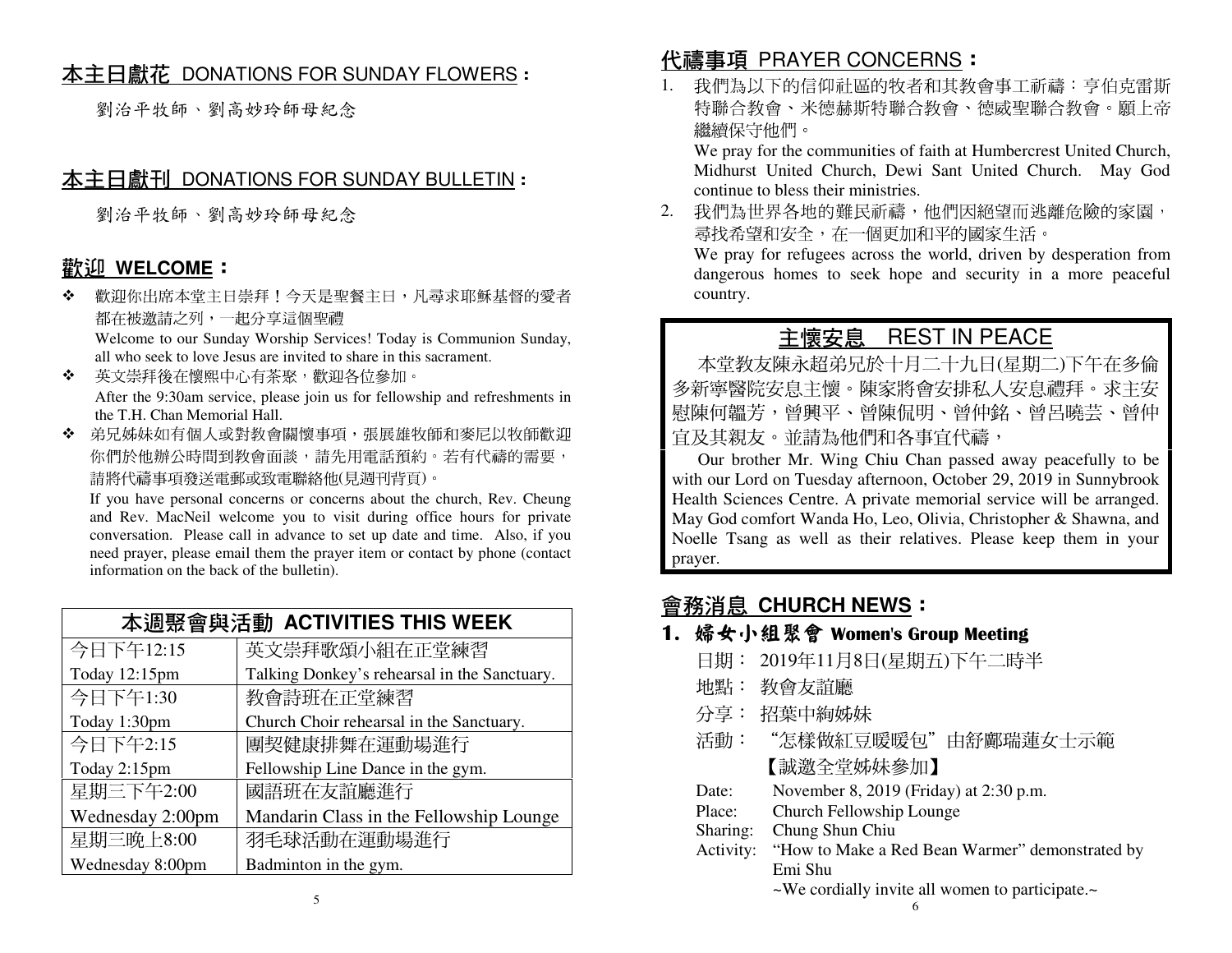CG3 細胞三小組舉辦蒙古短宣感受分享之夜

分享嘉賓:呂敏華弟兄2019年11月16日(星期六)晚上7:00



主耶穌頒佈大使命吩咐門徒要往普 天下去,傳福音給萬民聽,要使萬民作主門徒,教導他們遵守主的教訓,並為 他們施洗。

 呂弟兄跟隨由多倫多華人基督教會及加拿大華福 組成之短宣隊,於本年八月上旬前往蒙古國首都烏籣巴托作短期宣教。短宣隊兵分兩路,一隊主辦青少年 英語營,另一隊則為蒙古國暨內蒙的牧者及教會領袖 提供聖經進深培訓。蒙古國鄰近中國和俄羅斯,自20 多年前和平革命後,基督教得到機會發展,信徒從無 到有,現時基督徒人數約佔全國三百萬人口中的2%。

 呂敏華弟兄現為多倫多華人基督教會執委會主席。他於香港出生、成長及信主,後加入香港循道衛 理聯合教會觀塘堂。自1990年移居多倫多後,於多倫多華人基督教會聚會,並於1997年開始,歷任多届執 事及執委會董事,曾經擔任教會財務執事、執委會文 書及建堂委員等職位。呂弟兄現為安省註冊專業工程 師,曾任職于多倫多兩間頗具規模之顧問工程師事務所凡24年,提供專業工程服務予其客戶,並參予事務 所之業務拓展及有關管理工作。

呂弟兄期盼透過本聚會,分享這次蒙古短宣旅程 的體驗及所得,也鼓勵主內其他弟兄姊妹多作短宣體驗及嘗試。分享會在本堂舉行,以廣東話進行,免費 入場,會後敬備茶點招待,歡迎各位攜同親友參加。

## CG3 Faith Sharing Event: "Gospel Mission to Mongolia"

Guest Speaker: Alexander Lui November 16, 2019 (Saturday) at 7:00pm

 Jesus Christ proclaimed the Great Mission to His disciples to go to the world, preaching the gospel, practicing discipleship, imparting them to abide by His words and baptizing the believers.

 Alex joined a team from Toronto Christian Community Church ("T3C") and Toronto Chinese Gospel Association for a short-term gospel mission to Ulaanbaatar, the capital of Mongolia, in early August this year. The team split into two groups, one to host the youth English camp; while the other to provide Biblical training for pastors in Mongolia and Inner Mongolia as well as local church leaders. Mongolia is close to China and Russia. Since

the peaceful revolution more than 20 years ago, Christianity found its way to develop there by starting from scratch. Current Christian in Mongolia accounts for about 2% of the country's population of three million.



Alex is currently serving as the

 Chairperson of the Executive Church Board of T3C. He was born and raised in Hong Kong, being led to Christ and became a member of Kwun Tong Methodist Church. Since he immigrated to Toronto in 1990, he has been going to T3C. He has served in T3C as a deacon and director for the last 23 years in various ministries and capacities including the Head of Christian Education Department, Treasurer, Secretary of the Board, and a member of the Church Expansion Committee. Alex is a licensed professional engineer in Ontario and his career includes practicing with two leading engineering consulting firms in Toronto for 24 years, involved in professional engineering, business development and management of the firms.

 Alex hopes to share his experience of this mission with us and encourage others to be inspired. The Sharing will be held in TCUC and conducted in Cantonese. Admission is free. Light refreshment will be served after the event. All are welcome.

7